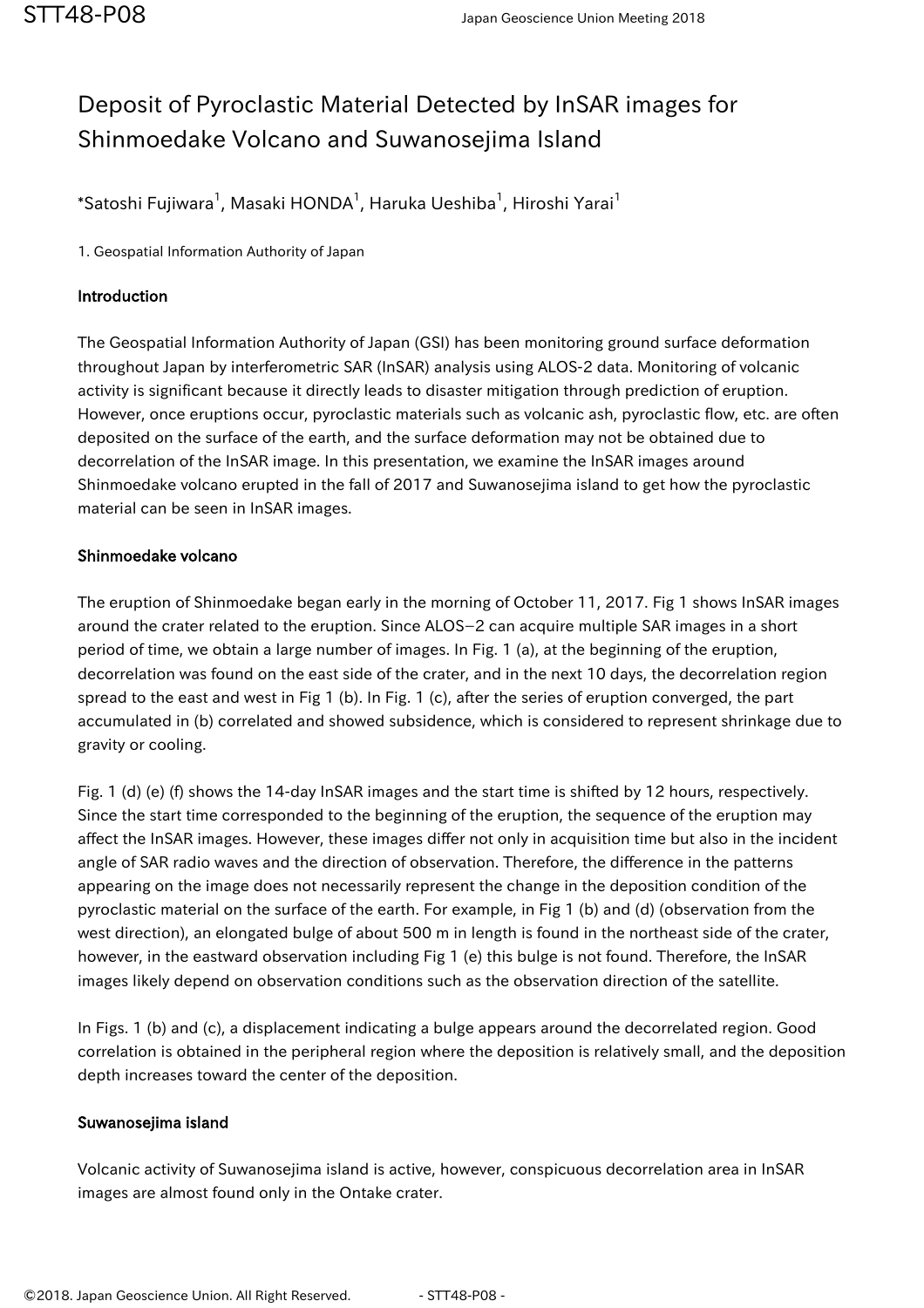Upward displacement on the NE side of the Ontake crater in July 2016 (Fig 2 (a)) was found, it sank (Fig 2 (b)) and then disappeared (Fig 2 (c)). Using other InSAR images, this displacement is:

−Formed between July 11 and July 25

−Extinction between August 31 and October 26

Although large eruption was not observed directly during the formation period, ash fall was observed in the settlement of the island of July 23, the maximum rainfall intensity after formation (11.5mm rainfall for 10 minutes, 24.0mm rainfall for 1 hour) has been observed on October 24. Because the area is a steep slope with no vegetation, there is a possibility that the accumulation of pyroclastic material once formed was washed away by heavy rain.

Keywords: Volcano, Pyroclastic material, InSAR, ALOS-2